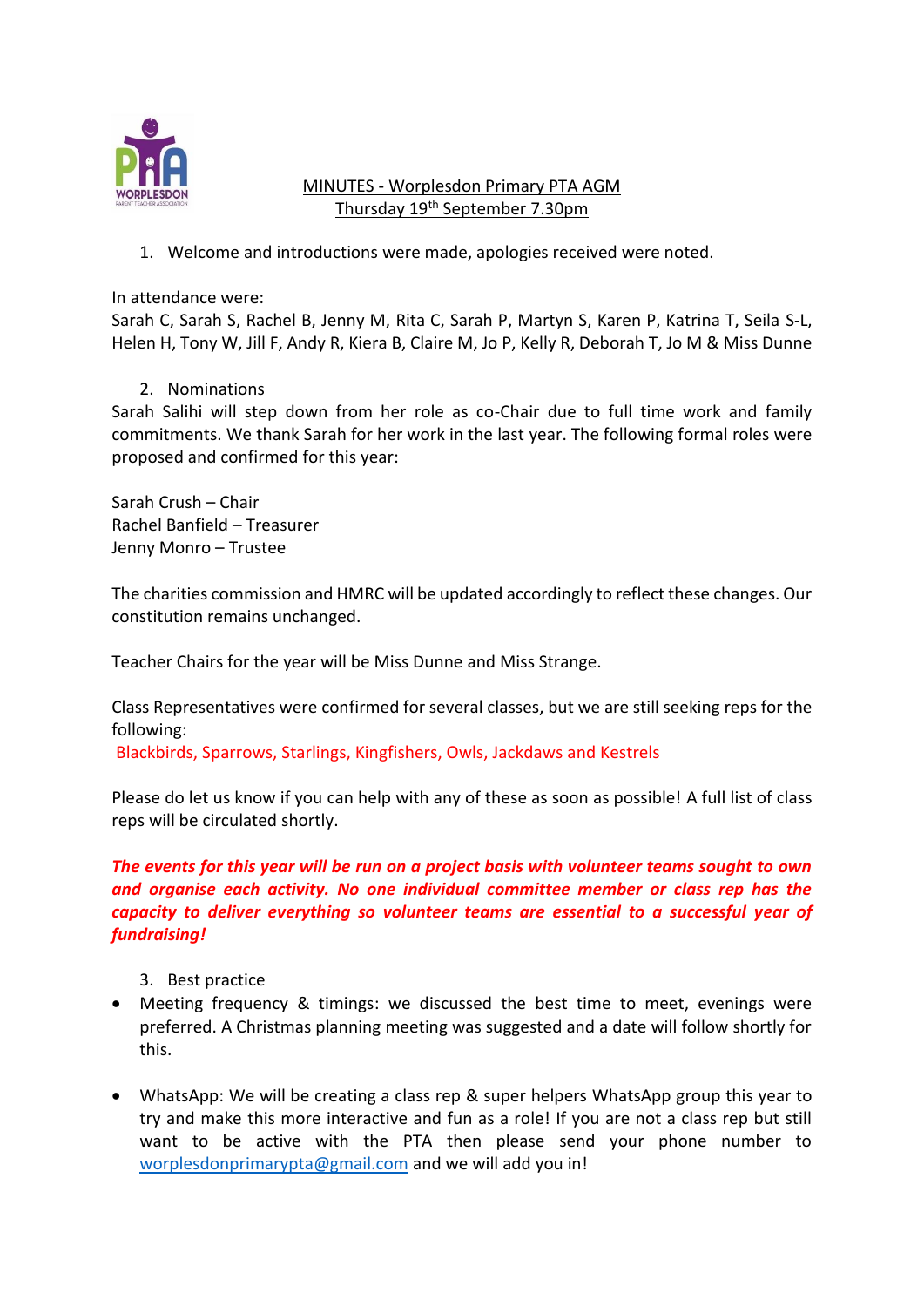Facebook group promotion: We are going to be moving towards using our Facebook group more than our page. This will ensure better safeguarding practices for our pupils and also be a more interactive way of sharing info with parents as anyone can post in the group rather than just the admins of the page. A house point incentive will be announced and run shortly to encourage sign up to the group among parents!

### 4. Treasurers report

The PTA raised the following during the 2018/19 academic year:

| <b>Activity</b>                    |   | <b>Funds Raised</b> |
|------------------------------------|---|---------------------|
| Christmas cards                    | £ | 900                 |
| Christmas Fair                     | f | 6,300               |
| Christmas Wreaths                  | £ | 222                 |
| Infant Entertainment               | £ | 460                 |
| <b>Junior Discos</b>               | £ | 1,093               |
| Cake Sale                          | f | 252                 |
| <b>Mothers Day</b>                 | £ | 390                 |
| <b>Smarties</b>                    | f | 735                 |
| <b>Fathers Day</b>                 | £ | 140                 |
| May Social                         | £ | 2,790               |
| <b>Sports Days</b>                 | f | 220                 |
| <b>Happy Bags</b>                  | f | 334                 |
| My Grown-up & Me Craft             | f | 219                 |
| Frozen Friday                      | £ | 344                 |
| Circus                             | f | 1,700               |
| <b>Guildford Community Lottery</b> | £ | 412                 |
| <b>Second Hand Uniform</b>         | £ | 180                 |
| Easyfundraising                    | £ | 400                 |
| <b>Bequest</b>                     | £ | 6,050               |
| <b>Grand Total</b>                 | £ | 23,141              |

We have funded the following:

| <b>Projects Funded</b>             |   |        |
|------------------------------------|---|--------|
| Infants playground - delayed until |   |        |
| building works complete            | f | 6,300  |
| ICT - Google Chrome Tablets        | f | 7,000  |
| Year 6 Leavers                     | f | 250    |
| Homelink                           | f | 340    |
| Library Refurbishment              | f | 14,200 |
| <b>SENCO</b>                       | f | 850    |
| <b>PE</b> kit                      | f | 800    |
| <b>Purple Mash Subscription</b>    | f | 1,750  |
|                                    | f | 28,090 |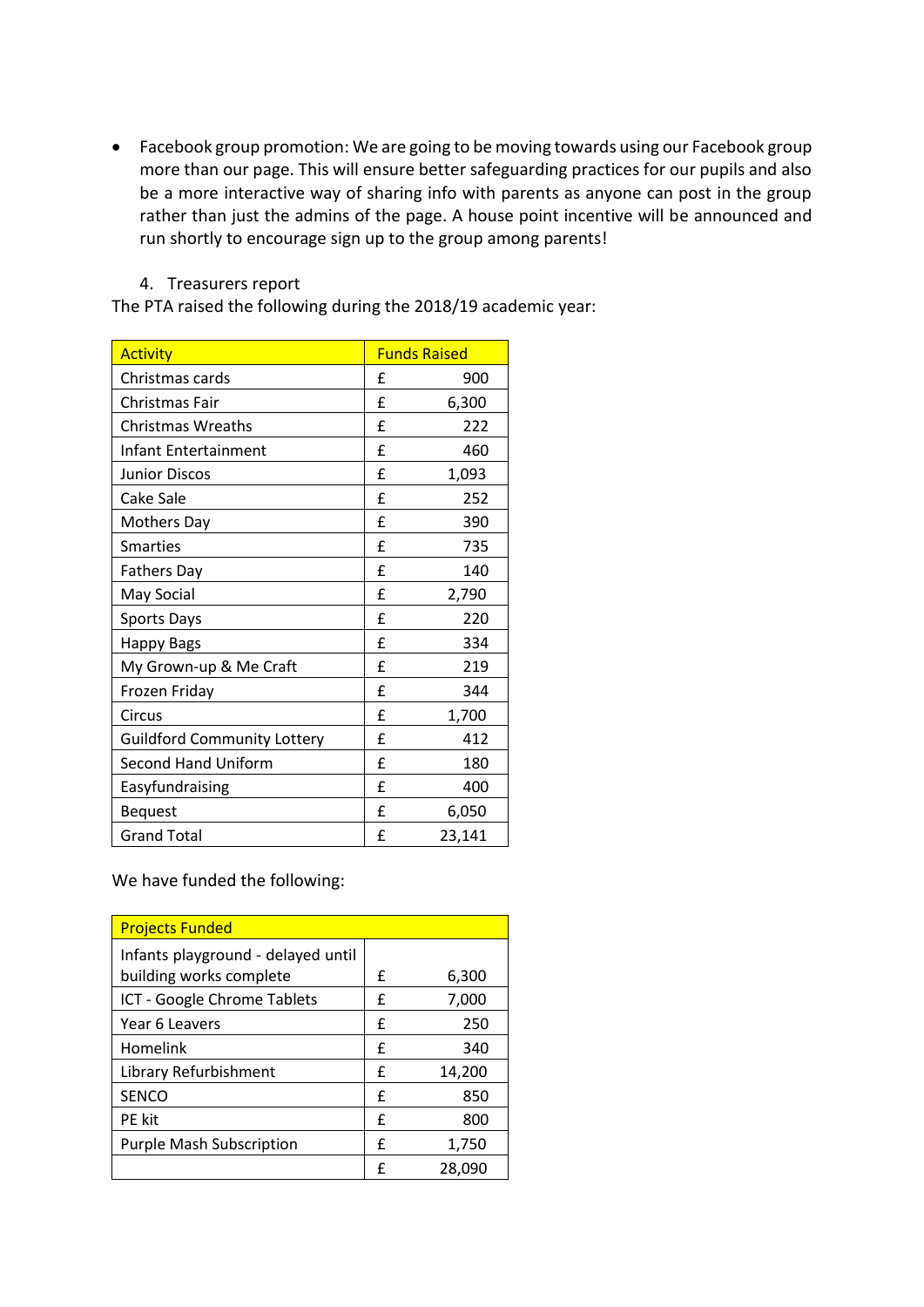This term we will be focused on fundraising for new guided reading books. A funding review is scheduled for Thursday  $26<sup>th</sup>$  Sept with Mrs O'Brien with full details on our fundraising targets to be circulated following this.

5. Calendar 2019/20 - a draft calendar of events was shared for feedback and discussion of project owners.

| <b>Activity</b>                                         | <b>Team</b>                             |
|---------------------------------------------------------|-----------------------------------------|
| Cricketers quiz $-4$ <sup>th</sup> October              | Andy Ritchie                            |
| Guildford 10k - 13 <sup>th</sup> October                | Rachel Dance & Rachel Nilsen            |
| Happy School Bag Collection $-24$ <sup>th</sup> October | Sarah Crush                             |
| Christmas Cards                                         | Katrina Tidey & Sarah Crush             |
| Christmas Fair                                          | Split by year group – details to follow |
| Christmas wreath making                                 | <b>TBC</b>                              |

# Autumn Term Activities:

#### Spring Term Activities:

| <b>Activity</b>                      | <b>Team</b>                      |
|--------------------------------------|----------------------------------|
| Happy School Bag collection          | Sarah Crush                      |
| My Grown-Up & Me Craft               | TBC                              |
| <b>Valentines Cake Sale</b>          | Sarah Crush                      |
| Infant Entertainment                 | <b>TBC</b>                       |
| <b>Junior Discos</b>                 | Rachel Banfield, plus ???        |
| PTA Social - Pamper & Prosecco night | Sarah C, plus ????               |
| Mother Day Sale                      | Louise Jackson & Karen Linklater |
| <b>Smartie Party Competition</b>     | Jill Fearn                       |
| <b>Easter Bunny Trail</b>            | <b>TBC</b>                       |

## Summer Terms Activities:

| <b>Activity</b>                        | <b>Team</b>                 |
|----------------------------------------|-----------------------------|
| PTA Social - Speed quiz & Auction      | <b>TBC</b>                  |
| Fathers day Camp Out & Open Air Cinema | Sarah Crush & Katrina Tidey |
| Sports day refreshments                | <b>TBC</b>                  |
| My Grown-Up & Me Crafty                | <b>TBC</b>                  |
| Summer discos                          | <b>TBC</b>                  |
| Frozen Fridays                         | Class representatives       |
| <b>Happy School Bag Collection</b>     | Sarah Crush                 |

Please do let us know if you see an activity that you would like to help organise! The above is just a starting point and more members will be needed for each team if these activities are to go ahead.

Ideas are also welcome on other activities that could run or alternative content to the above – especially given the restrictions now in place with the school hall being unavailable for use after school.